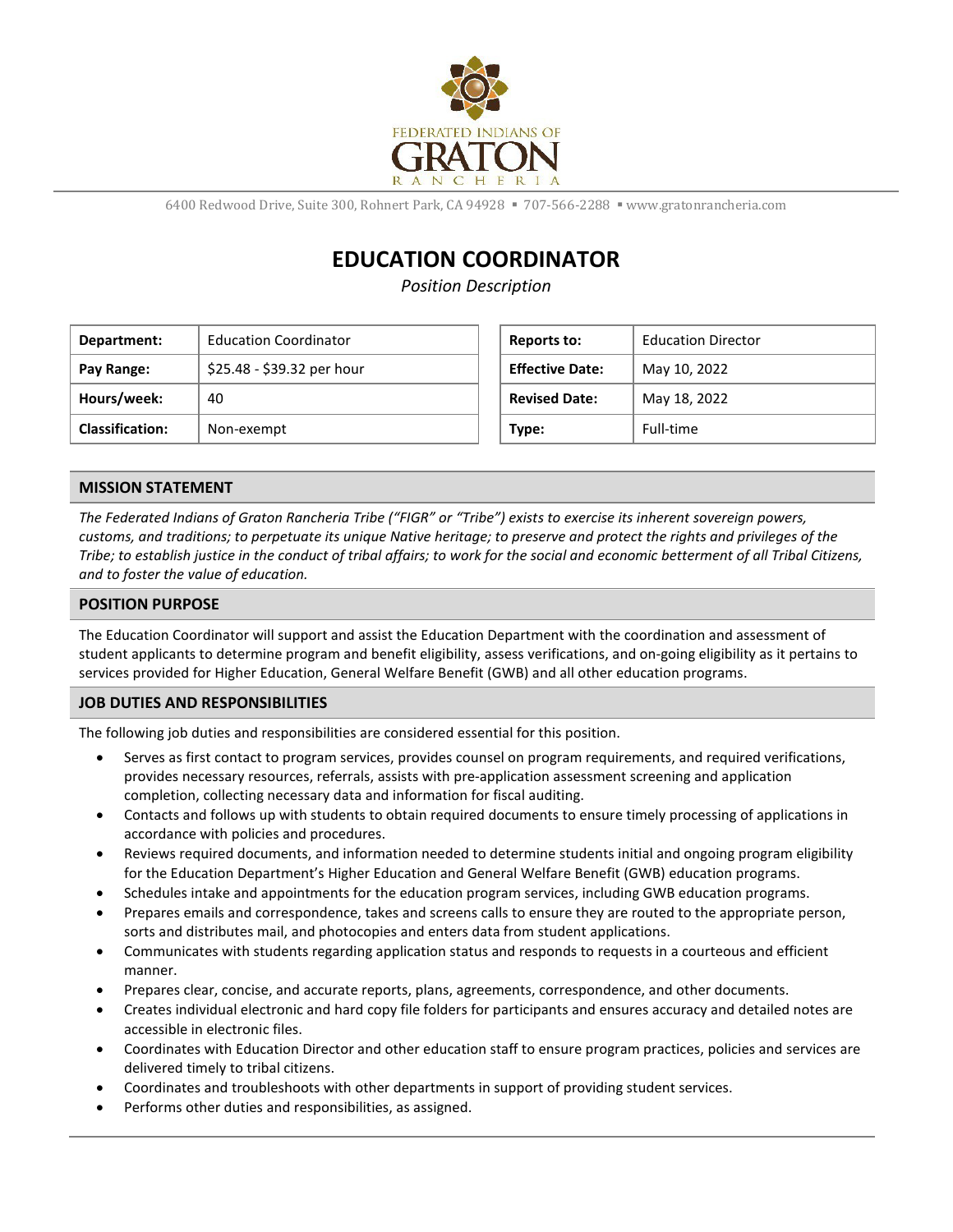## **EDUCATION COORDINATOR**

*Position Description*

#### **QUALIFICATIONS**

Experience: Four years administrative experience in an educational, or a social service setting.

Education: High School Diploma or equivalent (GED) required.

Preference: Prefer an associates or bachelor's degree in Education, Child Development, Social Sciences, Human/Social Services, Native American Studies, or related field.

License: Must possess a valid driver's license and be insurable under the Tribe's policy.

Knowledge of: Modern office procedures and practices; correct punctuation, spelling, and grammatical usage; basic business arithmetic; modern office equipment including personal computers, multi-line telephones, copiers, and postage machines; Microsoft Office Suite; filing, and indexing; financial record keeping; responsibilities of a Mandated Reporter such as submittal and communication regarding CPS reports; programs and community resources that provide services to Tribal Citizens.

Ability to: Demonstrate problem solving and decision-making skills; understand and apply applicable Federal and Tribal laws, regulations, policies, procedures, and program standards; understand and follow verbal and written instructions; be detail oriented; demonstrate excellent verbal and written communication skills; handle multiple tasks under strict timelines and shifting priorities; coordinate various and complex projects; operate standard and modern office equipment; work efficiently and effectively under deadlines; exercise sound judgment and discretion.

#### **WORKING CONDITIONS**

Environment: The work environment characteristics described herein are representative of those an employee may encounter while performing the job duties and responsibilities of this job. Normal office conditions exist, and the noise level in the work environment can vary from low to moderate. Limited overnight travel may be required.

Physical Demands: The physical demands described here are representative of those that must be met by an employee to successfully perform the job duties and responsibilities of this job. While performing the duties of this job, the employee may be required to frequently stand, walk, sit, bend, twist, talk, and hear. There may be prolonged periods of sitting, keyboarding, reading, as well as driving or riding in vehicles. The employee must occasionally lift and/or move up to 25 pounds. Specific vision abilities include reading, distance, and computer usage. Talking and hearing are essential to communicate with FIGR Citizens, Tribal Council, officials, employees, and vendors.

#### **TRIBAL AND INDIAN PREFERENCE**

FIGR is a Federally Recognized Indian Tribe and in accordance with the Tribe's Human Resources policies, has adopted and implemented a Tribal and Indian Preference Employment Statute. Pursuant to this Statute, FIGR shall give preference in hiring in the following order of priority: (1) FIGR Tribal Citizen, (2) All Native Americans who are members of, or affiliated with a California Indian Tribe with ties to Marin and Sonoma Counties, (3) All Native Americans who are members of, or affiliated with any other California Indian Tribe, and (4) All other Native Americans who are members of a Federally Recognized Indian Tribe.

Aside from employment preference as provided in this section, the Federated Indians of Graton Rancheria does not discriminate because of age, creed, gender, race, sexual orientation, gender expression, gender identity, national origin, color, religion, genetic information, marital status, pregnancy, disability, disabled veteran, or military service.

#### **OTHER**

All employees of FIGR are expected to conform to the following:

- Interact in an honest, trustworthy, and respectful manner with FIGR Tribal Citizens, Tribal Council, officials, employees, visitors, and vendors.
- Comply with the Tribe's policies and procedures.
- Display respect and have an understanding of the Tribe's culture, traditions, and values.